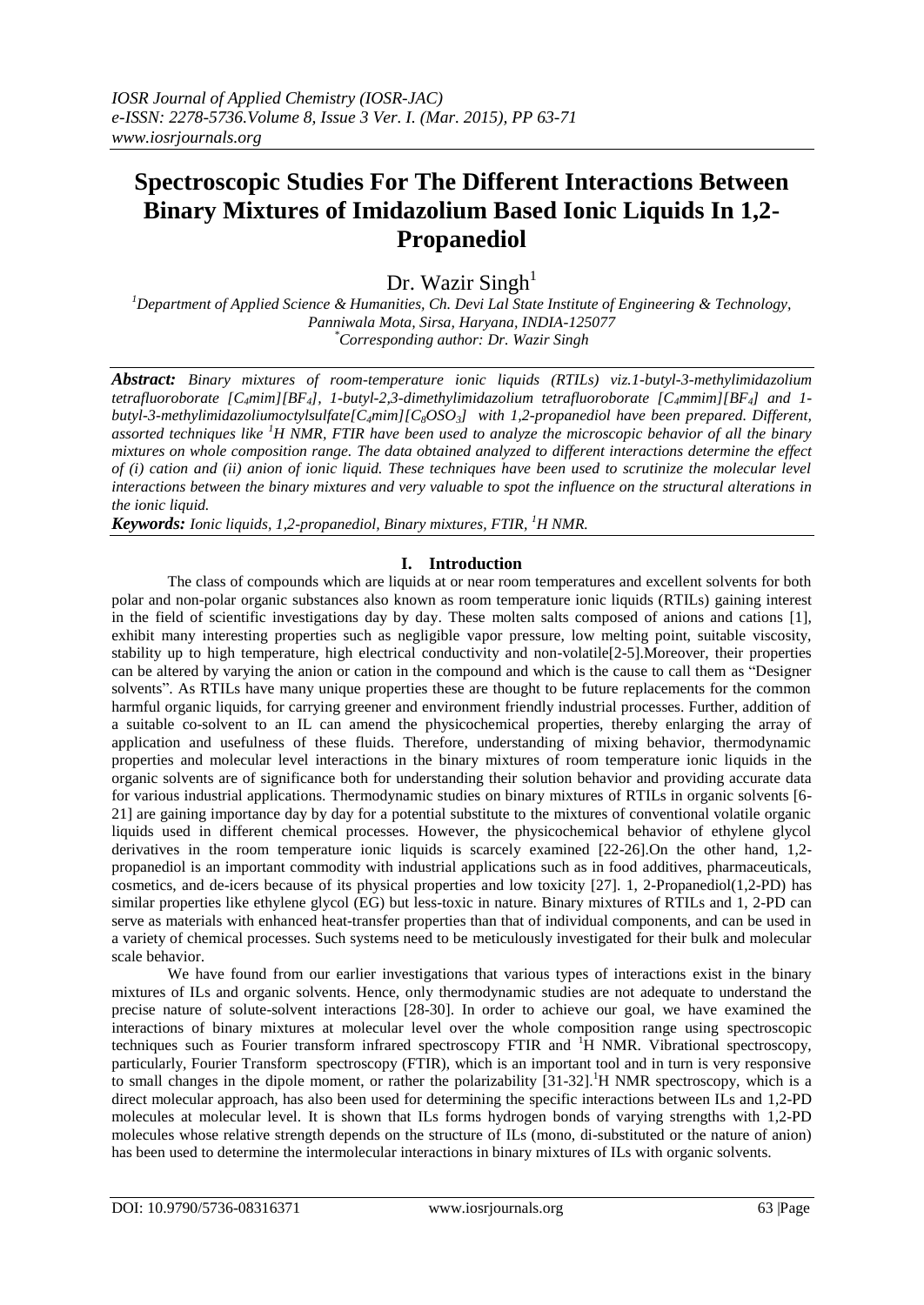In short, the aim of the present article is to shed light on bulk and molecular scale interactions between RTILs 1 butyl-3-methylimidazolium tetrafluoroborate [C4mim][BF4], 1-butyl-2,3-dimethylimidazolium tetrafluoroborate  $[C_4$ mmim][BF<sub>4</sub>],It is well known that ionic liquids, obtained by coupling imidazolium cation with fluorinated organic anions, such as  $BF_4$ ,  $CF_3SO_3$  and  $(CF_3SO_2)_2N$  (TFSI<sup>-</sup>), have low melting points and high ionic conductivity [33].1-butyl-3-methylimidazolium octylsulfate  $[C_4mim][C_8OSO_3]$  and 1,2-propanediol(1,2-PD) in a systematic way using spectroscopic techniques. The RTILs used here are completely miscible with 1,2-PD under ambient conditions, and offer a comparison of changes in molecular level interactions with the structural variation in ILs.

## **II. Experimental**

## Ionic liquids (ILs), 1-butyl-3-methylimidazolium tetrafluoroborate  $[C_4$ mim $[BF_4]$  (>0.98), 1-butyl-3methylimidazolium octylsulfate  $[C_4mim][C_8OSO_3]$  (>0.98), were purchased from Merck and, 1-butyl-2,3dimethylimidazolium tetrafluoroborate  $[C_4$ mmim][BF<sub>4</sub>] (>0.998),was purchased from Sigma-Aldrich.  $IL[C_4mmin][BF_4]$ received from the commercial source was further purified according the procedures described elsewhere [33].Structures of ILs and 1,2-PD used in this study are given in Scheme 1. Prior to the mixture preparation, the ILs were dried and degassed under vacuum at 70 °C for 48 hrs to remove moisture. Karl-Fisher analysis of the samples indicated that the water content was reduced to less than 350 ppm in each IL. 1,2 propanediol (>0.99) was obtained from Acros Organics, USA. 1,2-propanediol was used after drying over the

0.4 nm molecular sieves and under vacuum at ambient conditions. Binary mixtures of ILs and 1,2-PDwere prepared by mass using an A&D company limited electronic balance (Japan, Model GR-202) with precision of  $\pm$  0.01 mg and kept in airtight glass bottles to minimize the absorption of atmospheric moisture and CO<sub>2</sub>.

## *2.2Methods*

*2.1 Materials* 

## *2.2.1. FT-IR measurements*

FT-IR spectra of the pure components and that of various binary mixtures over the complete composition range at room temperature were recorded using ABB (MB 3000) spectrometer. For sampling, a drop of sample has placed in the trough for collecting data. The sample must be in intimate contact with the sampling area for the ATR (PIKE Miracle) evanescent wave to provide the highest signal. Resolution better than 4 cm<sup>-1</sup>. Maximum signal-to-noise ratio (root-mean-square, 60s, 4 cm<sup>-1</sup>, at peak response): 50,000: 1. Beam splitter material ZnSe (non-hygroscopic).

## *2.2.2.<sup>1</sup>H NMR measurements*

The  $H<sup>1</sup>H NMR$  spectra of the ILs–1,2-PD mixtures over the whole composition range were recorded using a Bruker 200 MHz spectrometer at 298 K. The proton chemical shifts were referenced with respect to external standard TMS ( $\delta$ =0.000 ppm) in C<sub>6</sub>D<sub>6</sub> (deuterated benzene). The chemical shifts of the peaks of interest were determined using peak pick facility.

## **III. Results And Discussion**

## *3.1 FT-IR studies*

*3.3.1. –OH stretching vibration of 1,2-PD:*Fig. 1 shows the enlarged FT-IR spectra in the range 3000 to 3650  $cm^{-1}$  recorded for 1,2-PD-[C<sub>4</sub>mim][BF<sub>4</sub>] mixtures as representative. For other systems, the FTIR spectra are given in the Supporting Information (Figs. S1and S2). In general, the absorption intensity of broad O−H stretching band of 1,2-PDdecreases with increasing ILs mole fraction for all the investigated binary mixtures, thus reflecting the quantitative nature of spontaneous IR absorption.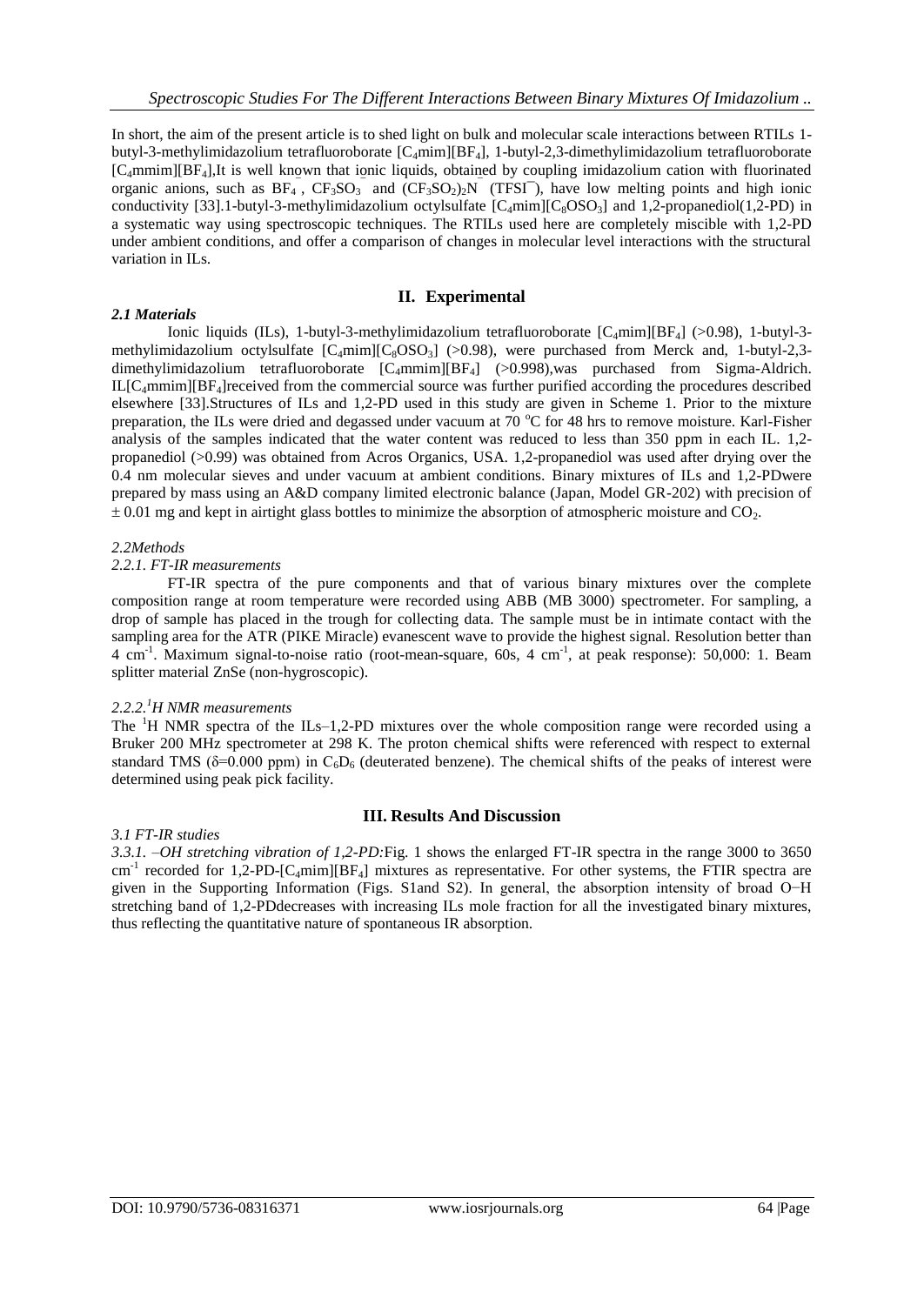

**Fig. 1**. Normalized FTIR spectra of 1,2-PD-[C4mim][BF4] binary mixture in the range 3000−3600 cm-1 .

The variation of –OH stretching band frequency in various IL-1,2-PD binary mixtures as a function of IL concentration have shown in Fig.2.A significant blue shifting in the band position of O−H stretch band of 1,2-PD is observed with the addition of  $[C_4mim][C_8OSO_3]$  whereas such shifting is less for the  $[C_4mim][BF_4]$ and  $[C_4$ mmim][BF<sub>4</sub>] as can be seen from Fig. 2. The magnitude of peak shifting is indicative of changes in intermolecular hydrogen bonding between 1,2-PD and ILs depending on the nature of cation or anion. Presumably, the frequency changes are induced by the formation of hydrogen bonds between hydroxyl group of 1,2-PD and constituent ions of the ILs and the breaking of inter- and intramolecular hydrogen bonding in 1,2- PD.Blue shift in O-H stretching frequencies follow the order:  $1,2$ -PD– $[C_4 \text{min}][C_8 \text{OSO}_3] > 1,2$ -PD–  $[C_4$ mmim][BF<sub>4</sub>]>1,2-PD–[C<sub>4</sub>mim][BF<sub>4</sub>].



**Fig. 2.** Frequency shift for O−H stretch as a function of ILs concentration in (■)[C<sub>4</sub>mim][BF<sub>4</sub>];  $\bullet$  [C<sub>4</sub>mmim][BF<sub>4</sub>]; and **(** $\blacktriangle$ ) [C<sub>4</sub>mim][C<sub>8</sub>OSO<sub>3</sub>].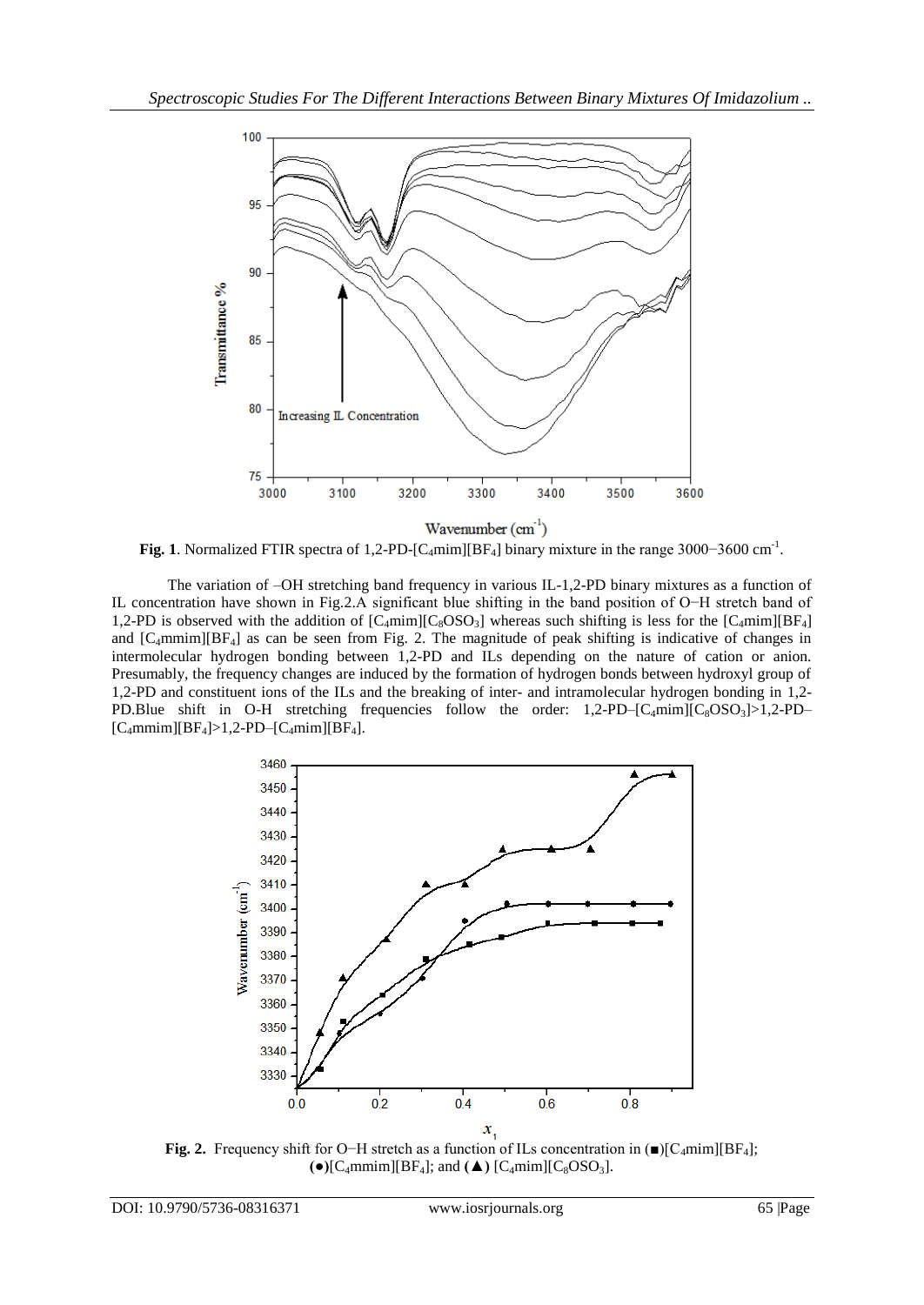The order reflects both the effect of cation and anion on the interaction of IL with 1,2-PD.But, in case of 1,2-  $PD- [C_4min][C_8OSO_3]$  the anion part of the IL shows greater affinity for hydrogen bonding when we copare ILs having same cation i.e.  $[C_4 \text{min}]$ .

*3.3.2. Stretching vibrations of imidazolium ring protons:*Fig.3 (a) and (b) shows the variation in stretching frequency for the C(2)-H and C(4,5)-H stretch of the imidazolium cation of IL. The characteristic individual peaks around 3120 cm<sup>-1</sup> and 3160 cm<sup>-1</sup> are assigned to C(2)-H and C(4,5)-H stretching bands respectively[34-36]. Figure 3a shows the changes in C(2)-H stretching frequency over the whole composition range for all the binary mixtures investigated except that of  $[C_4$ mmim][BF<sub>4</sub>] which have  $-CH_3$  group instead of  $-H$  at  $C(2)$ position. With the increase in concentration of 1,2-PDin binary mixtures, C(2)-H frequency is blue shifted for  $[C_4$ mim] $[C_8$ OSO<sub>3</sub>]. Blue shifting does not seen until  $x_1=0.60$ , and then the frequency shifts sharply in the ILdilute regionafter that no change have been seen in the vibrational spectra of the mixture.



**Fig. 3(a)**. Peak shift for absorption frequency of C(2)−H stretch for various 1,2-PD-IL binary mixtures as a function of IL concentration  $\blacksquare$  [C<sub>4</sub>mim][BF<sub>4</sub>]; and  $\blacktriangle$  )[C<sub>4</sub>mim][C<sub>8</sub>OSO<sub>3</sub>].

Blue shifting is the consequence of an increase of the force constant due to shortening (strengthening) of the C-H bond resulting from weak electrostatic interaction of the lone-pair electrons of the oxygen atom in 1,2-PD with C(2)-H of the IL cation. The presence of methyl group at position C-2 of the imidazolium ring in  $[C_4$ mmim][BF<sub>4</sub>] as compared to proton in case of  $[C_4$ mim][BF<sub>4</sub>] reflects itself an interactions of ILs with 1,2-PD where  $[C_4$ mmim][BF<sub>4</sub>] is least effective in modifying the hydrogen-bonded network of 1,2-PD.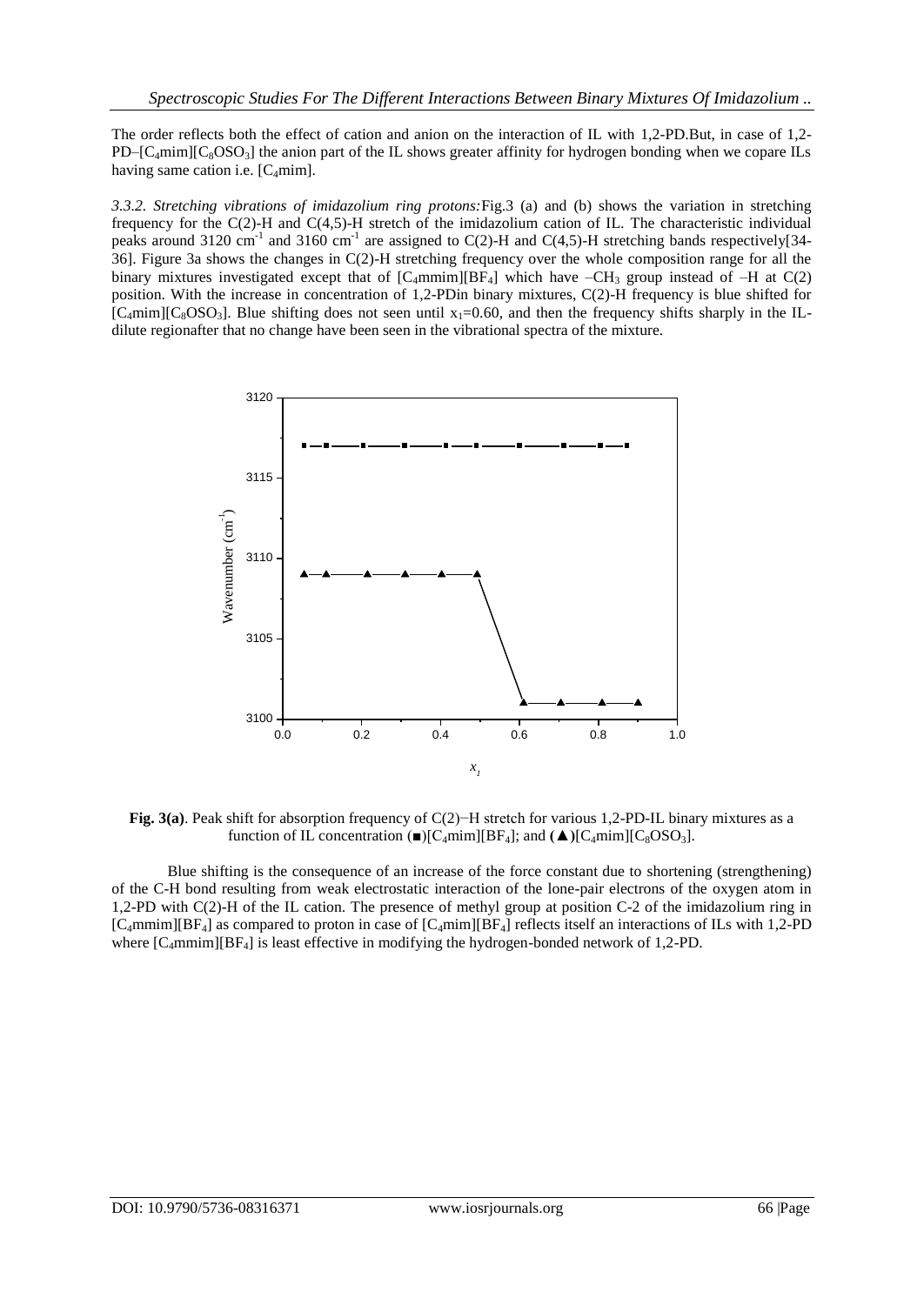

**Fig. 3(b)**. Peak shift for absorption frequency of C(4,5)−H stretch for various 1,2-PD-IL binary mixtures as a function of IL concentration  $(\blacksquare)[C_4mim][B_4]$ ;  $(\lozenge)[C_4mmin][B_4]$ ; and  $(\blacktriangle)$   $[C_4mim][C_8OSO_3]$ .

In case of  $1,2$ -PD-[C<sub>4</sub>mim][BF<sub>4</sub>], no shift is observed. This indicates the absence of hydrogen-bonding interactions between C(2)-H and 1,2-PD at least in FTIR measurements, which may be due to stronger C(2)-Hanion interactions, where 1,2-PD don't disrupt the interactions between cation and anion appreciably. The behaviour of C(4,5)-H stretch as a function of IL mole fraction is shown in Fig. 3(b). The behavior of C(4,5)-H stretching in the binary mixtures of 1,2-PD with  $\lceil C_4 \text{min} \rceil |BF_4|$  and 1,2-PD with  $\lceil C_4 \text{min} \rceil |BF_4|$  is similar as not any shift observed. Iindicating the absence of hydrogen-bonding interactions between C(4,5)-H and 1,2-PD, which may be due to strongerC(4,5)-H–anion interactions in these ILs.In  $[C_4 \text{min}][C_8 \text{OSO}_3]$ -1,2-PD mixtures, the C(4,5)-H stretching frequency remained almost constant until  $1 \rightarrow x_1 > 0.60$ , and then blue-shifted similarly to that observed for the C(2)-Hstretching frequency in the IL-dilute region.

## *3.2<sup>1</sup>H NMR studies*

The 1-alkyl-3-methylimidazolium cation forms multiple hydrogen bonds from the various protons to even weak hydrogen bond acceptor anions. Competition for the interaction of various protons of the imidazolium salt for the anions and solvent molecules is expected when an IL is mixed in the organic liquid.



**Fig. 4(a).** Variation of *δ*obsd for C(2)−H; imidazolium cation in 1,2-PD-IL mixtures as a function of IL concentration:  $\Box$ [C<sub>4</sub>mim][ BF<sub>4</sub>]; and  $\Box$  [C<sub>4</sub>mim][C<sub>8</sub>OSO<sub>3</sub>].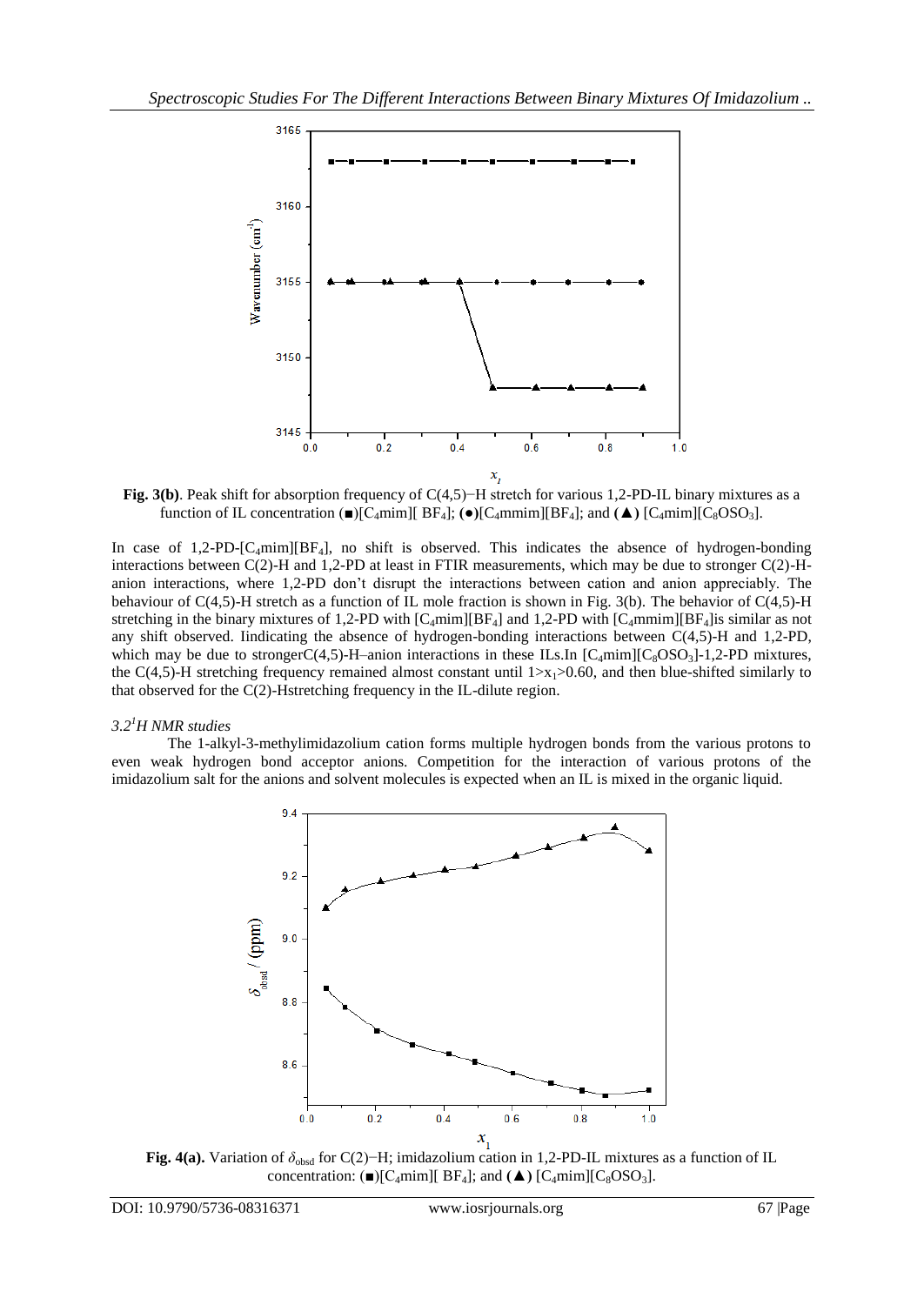Addition of hydrogen-bond donors such as 1,2-PD can bring about significant changes in the magnitude of hydrogen-bonding interactions through formation of new hydrogen bonds or breaking/weakening of the existing hydrogen bonds in the pure ILs. The <sup>1</sup>H NMR chemical shift  $(\delta)$ , a measure of electron density about the probe nuclei, was used for the examination of electronic distribution and intra-molecular polarization of the molecules in the 1,2-PD–IL systems. To analyze the changes in the electronic environment of protons of various ILs as a consequence of 1,2-PD addition, we plotted the concentration dependence of the chemical shift of ring protons, C(2)-H ( $\delta_{2H}$ ), C(4)-H ( $\delta_{4H}$ ), C(5)-H( $\delta_{5H}$ ) and the terminal alkyl chain proton, C(t)-H ( $\delta_{tH}$ ), of alkyl imidazolium cations (Figures 4 a–d). As can be seen from Figure 4 a, with the addition of 1,2-PD to the IL[C<sub>4</sub>mim][BF<sub>4</sub>]  $\delta_{2H}$ went downfield slowly (ca. 8.52 to 8.57ppm) until 1>x<sub>1</sub>>0.6, and then a sharp downfield shift was observed in the dilute IL region(0.6>x<sub>1</sub>>0). A similar pattern was observed in  $\delta_{4H}$ and  $\delta_{5H}$ for these systems (Figure 4b and 4c). Addition of 1,2-PD to[C<sub>4</sub>mim][C<sub>8</sub>OSO<sub>3</sub>] brought all the  $\delta_{2H}$ , $\delta_{4H}$  and  $\delta_{5H}$ upfield (ca. 9.28to 9.10, 7.96 to 7.78,and 7.85 to 7.73 ppm, respectively) until  $1 \times x_1 > 0$ . The chemical shift for the terminal protons, C(t)-H ( $\delta$ <sub>*tH*</sub>), went continuously downfield with the addition of 1,2-PD in all the investigated ILs over the whole composition range, with a maximum shift in $[C_4$ mmim $][BF_4]$  and a minimum shift in  $[C_4$ mim] $[C_8$ OSO<sub>3</sub>] (ca. 0.65 to 1.14 and 0.89 to 1.15 ppm, respectively) (Figure4d).



**Fig. 4(b).** Variation of *δ*obsd for C(4)−H; imidazolium cation in 1,2-PD -IL mixtures as a function of IL concentration:  $(\blacksquare)[C_4mim][BF_4]$ ;  $(\lozenge)[C_4mmin][BF_4]$ ; and  $(\blacktriangle)$   $[C_4mim][C_8OSO_3]$ .

Estimates of deviations from ideality in the <sup>1</sup>H NMR chemical shift  $(\Delta \delta)$  from the additivity rule (  $\Delta\delta = \delta - x_1\delta_1^{\infty} - x_2\delta_2^{\infty}$ ) have been made and provided the extent of solute-solvent interactions (see supporting information, Figure S3 a-d)[34,36]. *∆δ* is negative for all the imidazolium protons in all the mixtures except for 1,2-PD-[C<sub>4</sub>mim][C<sub>8</sub>OSO<sub>3</sub>] which is positive for ring protons (C(2)-H ( $\delta_{2H}$ ), C(4)-H ( $\delta_{4H}$ ), C(5)-H( $\delta$ <sub>*5H*</sub>)). The highest magnitude of chemical shift ( $\Delta \delta$ )is for C(t)-H protons and the lowest magnitude for the C(4)-H of the imidazolium alkyl chain. Also, when a comparison among individual ILs was made, we found the magnitude of interactions between C(2)-H in the order[C<sub>4</sub>mim][BF<sub>4</sub>]>[C<sub>4</sub>mim][C<sub>8</sub>OSO<sub>3</sub>]. And for C(4)-H, C(5)-H protons and 1,2-PD in the order  $[C_4 \text{mmin}][BF_4] > [C_4 \text{mim}][BF_4] > [C_4 \text{mim}][C_8 \text{OSO}_3]$ , whereas the order of magnitude of interactions between terminal protons of the imidazolium alkyl chain and 1,2-PD was  $[C_4$ mmim][BF<sub>4</sub>]>[C<sub>4</sub>mim][C<sub>8</sub>OSO<sub>3</sub>]>[C<sub>4</sub>mim][BF<sub>4</sub>].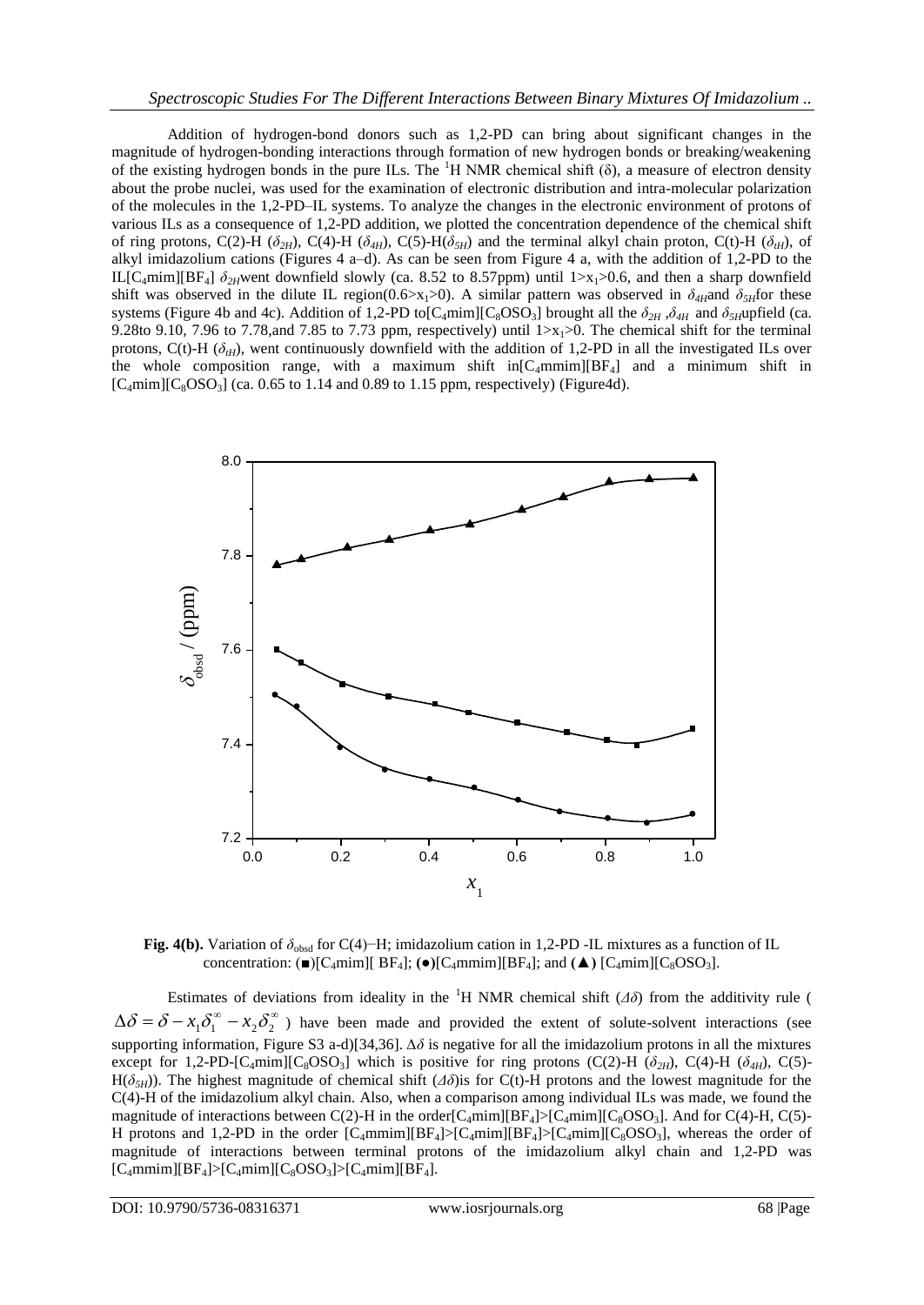

**Fig. 4(c).** Variation of *δ*obsd for C(5)−H; imidazolium cation in 1,2-PD-IL mixtures as a function of IL concentration:  $(\blacksquare)[C_4mim][BF_4]$ ;  $(\lozenge)[C_4mmin][BF_4]$ ; and  $(\blacktriangle) [C_4mim][C_8OSO_3]$ .

On comparing the NMR results for various binary mixtures, it is found that the extent of interaction of various protons of different ILs with 1,2-PD follows the order: C(2)H > C(5)−H>C(4)−H>C(t)−H( $\delta$ <sub>*tH*</sub>) for 1,2-PD-[C4mim][BF4], for 1,2-PD-[C4mmim][BF4], it follows: C(t)−H(*δtH*)>C(5)−H>C(4)−H,and for 1,2-PD- [C<sub>4</sub>mim][C<sub>8</sub>OSO<sub>3</sub>] it is as: C(t)−H( $\delta$ <sub>tH</sub>)>C(4)H > C(5)−H>C(2)−H.



**Fig. 4(d).** Variation of *δ*obsd terminal methyl group of imidazolium cation in 1,2-PD-IL mixtures as a function of IL concentration:  $\Box$ [C<sub>4</sub>mim][ BF<sub>4</sub>];  $\Theta$ [C<sub>4</sub>mmim][BF<sub>4</sub>]; and  $\Box$  [C<sub>4</sub>mim][C<sub>8</sub>OSO<sub>3</sub>].

In the system 1,2-PD-[C4mim][C8OSO3], the maximum interaction between C(t)−H(*δtH*) and 1,2-PD is indicative of strong interaction between aromatic ring protons and  $[C_8OSO_3]$  anion which weakens the interaction between ring protons and 1,2-PD.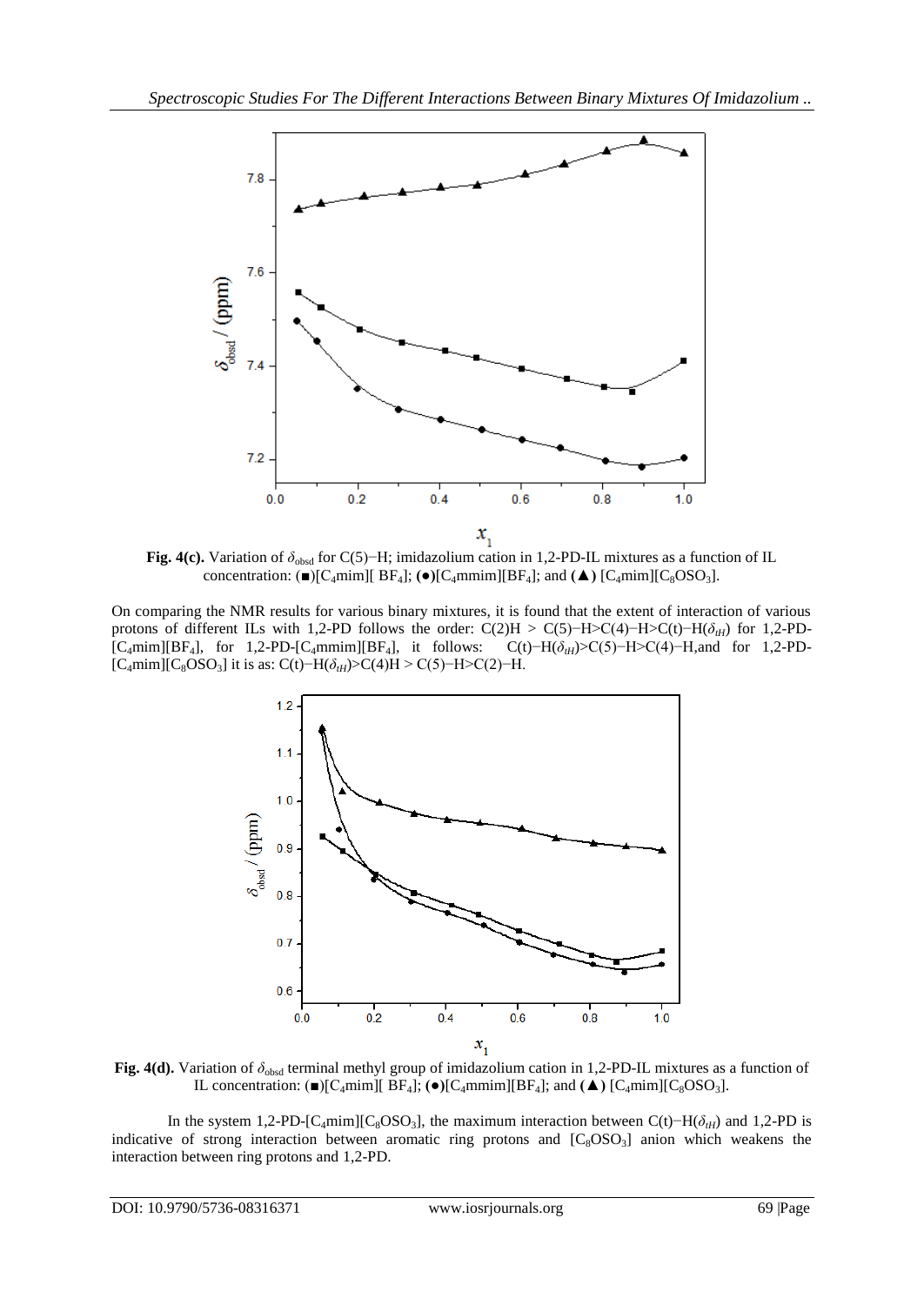#### **IV. Conclusions**

The FTIR and <sup>1</sup>H NMR spectroscopic techniques provided information about the molecular scale interactions prevailing in these systems. Non bonding oxygen electron and hydroxyl protons of 1, 2-PDwere found to interact strongly with the aromatic ring protons as compared to alkyl chain protons. Various ring protons shows different interactional preferences towards 1,2-PDdepending upon the nature of cation or anion. $[C_8OSO_3]$  anion interacts strongly with 1,2-PD as compared to other anions. FTIR and <sup>1</sup>H NMR results reveal the importance of nature of functional group present at C(2) position of imidazolium ring where the presence of  $-CH_3$  group in place of  $-H$  modifies the interactions between cation and anion, consequently affecting the interactions of IL with 1,2-PD. Analysis of spectroscopic results show that the multiple hydrogen bonding interactions occurring in the investigated systems at microscopic level.

#### **Literature Cited**

- [1]. M. J. Earle, K. R. Seddon, Pure Appl. Chem.72 (2000) 1391.
- [2]. K. R. Seddon, J. Chem. Technol. Biotechnol. 68 (1997) 351.
- J. D. Holbrey, K. R. Seddon, J. Chem. Soc. Dalton Trans. (1999) 2133.
- [4]. C. P. Fredlake, J. M. Crosthwaite, D. G. Hert, S. N. V. K. Aki, J. F. Brennecke, J. Chem. Eng. Data 49 (2004) 954.
- [5]. D. R. MacFarlane, K. R. Seddon, Aust. J. Chem. 60 (2007) 3.
- [6]. A. Heintz, D. Klasen, J.K. Lehmann, J. Solution Chem*.* 31 (2002), 467–476.
- [7]. J. Wang, Y. Tian, K. Zhuo, Green Chem.5 (2003), 618–622.
- [8]. A. Heintz, J.K. Lehmann, C. Wertz, J. Chem. Eng. Data48 (2003), 472–474.<br>[9]. J. Zhang, W. Wu, T. Jiang, H. Gao, Z. Liu, J. He, B. Han, J. Chem. Eng. Dat
- [9]. J. Zhang, W. Wu, T. Jiang, H. Gao, Z. Liu, J. He, B. Han, J. Chem. Eng. Data48 (2003), 1315–1317.
- [10]. S. Zhang, X. Li, H. Chen, J. Wang, J. Zhang, M. Zhang, J. Chem. Eng. Data49 (2004), 760–764.
- [11]. K.S. Kim, B. K. Shin, H. Lee, F. Ziegler, Fluid Phase Equilib.218 (2004), 215–220.
- [12]. L.P.N. Rebelo, V. Najdanovic-Visak, Z.P. Visak, M. Nunes da Ponte, J. Szydlowski, C.A. Cerdeirina, J. Troncoso, L. Romani,
- J.M.S.S. Esperanca, H.J.R. Guedes, H.C. de Sousa, Green Chem.6 (2004), 369–381. [13]. T.V. Vasiltsova, S.P. Verevkin, E. Bich, A. Heintz, R. Bogel-Lukasik, U. Domanska, J. Chem. Eng. Data50 (2005), 142–148.
- 
- [14]. M.T. Zafarani-Moattar, H. Shekaari, J. Chem. Eng. Data 50 (2005), 1694–1699. [15]. J. Wang, A. Zhu, Y. Zhao, K. Zhuo, J. Solution Chem. 34 (2005), 585–596.
- [16]. A.B. Pereiro, E. Tojo, A. Rodriguez, J. Canosa, J. Tojo, J. Chem. Thermodyn. 38 (2006), 651–661.
- [17]. A.B. Pereiro, E. Tojo, A. Rodriguez, J. Canosa, J. Tojo, Green Chem.8 (2006), 307–310.
- 
- [18]. A. Arce, E. Rodil, A. Soto, J. Solution Chem. 35 (2006), 63–78.<br>[19]. M.T. Zafarani-Moattar, H. Shekaari, J. Chem. Thermodyn. 38 (2006)
- [19]. M.T. Zafarani-Moattar, H. Shekaari, J. Chem. Thermodyn. 38 (2006),624–633.<br>[20]. A.B. Pereiro, A. Rodríguez, J. Chem. Eng. Data 52 (2007), 600–608. [20]. A.B. Pereiro, A. Rodríguez, J. Chem. Eng. Data 52 (2007), 600–608.
- [21]. A.B. Pereiro, A. Rodríguez, J. Chem. Thermodyn. 39 (2007), 978–989.
- 
- [22]. T. Singh, A. Kumar, J. Phys. Chem. B 112 (2008) 4079.<br>[23]. A. Kumar, T. Singh, R. Gardas, J. A. P. Coutinho, J. Che A. Kumar, T. Singh, R. Gardas, J. A. P. Coutinho, J. Chem. Thermodyn. 40 (2008) 32.
- [24]. T. Singh, A. Kumar, J. Chem. Thermodyn. 40 (2008) 417.
- [25]. T. Singh, A. Kumar, M. Kaur, G. Kaur, H. Kumar, J. Chem. Thermodyn. 41 (2009) 717. [26]. T. Singh, A. Kumar, J. Mol. Liq. 153 (2010) 117.
- [26]. T. Singh, A. Kumar, J. Mol. Liq. 153 (2010) 117.
- [27]. Satoko Niimi Nobuaki SuzukiMasayuki Inui Hideaki YukawaAppl Microbiol Biotechnol 90 (2011)1721–1729
- [28]. B. Kumar, T. Singh, K. S. Rao, A. Pal, A. Kumar, J. Chem. Thermodyn. 44 (2012) 121−127.
- 
- [29]. A. Pal, B. Kumar, J. Mol. Liq. 163 (2011) 128–134.<br>[30]. A. Pal, B. Kumar, Fluid Phase Equilib. 334 (2012) 1 [30]. A. Pal, B. Kumar, Fluid Phase Equilib. 334 (2012) 157–165.
- [31]. K. Müller-Dethlefs, P. Hobza, Chem. Rev. 100 (2000)143–167.
- [32]. H. Yui, K. Kanoh, H. Fujiwara, T. Sawada, J. Phys. Chem. A106 (2002) 12041-12044.<br>[33]. R. Hagiwara and Y. Ito, *J. Fluorine Chem.*, 105 (2000) 221.
- [33]. R. Hagiwara and Y. Ito, *J. Fluorine Chem*., 105 (2000) 221.
- [34]. O. Ciocirlan, O. Iulian, J. Chem. Eng. Data 57 (2012) 3142−3148.
- [35]. Y. Jeon, J. Sung, D. Kim, C. Seo, H. Cheong, Y. Ouchi, R. Ozawa, H. Hamaguchi, J. Phys. Chem. B 112 (2008) 923–928.
- [36]. T. Köddermann, C. Wertz, A. Heintz, R. Ludwig, Chem. Phys. Chem. 7 (2006) 1944–1949.<br>[37]. A. Wulf, K. Fumino, R. Ludwig, Angew. Chem. 49 (2010) 449–453.
- [37]. A. Wulf, K. Fumino, R. Ludwig, Angew. Chem. 49 (2010) 449–453.